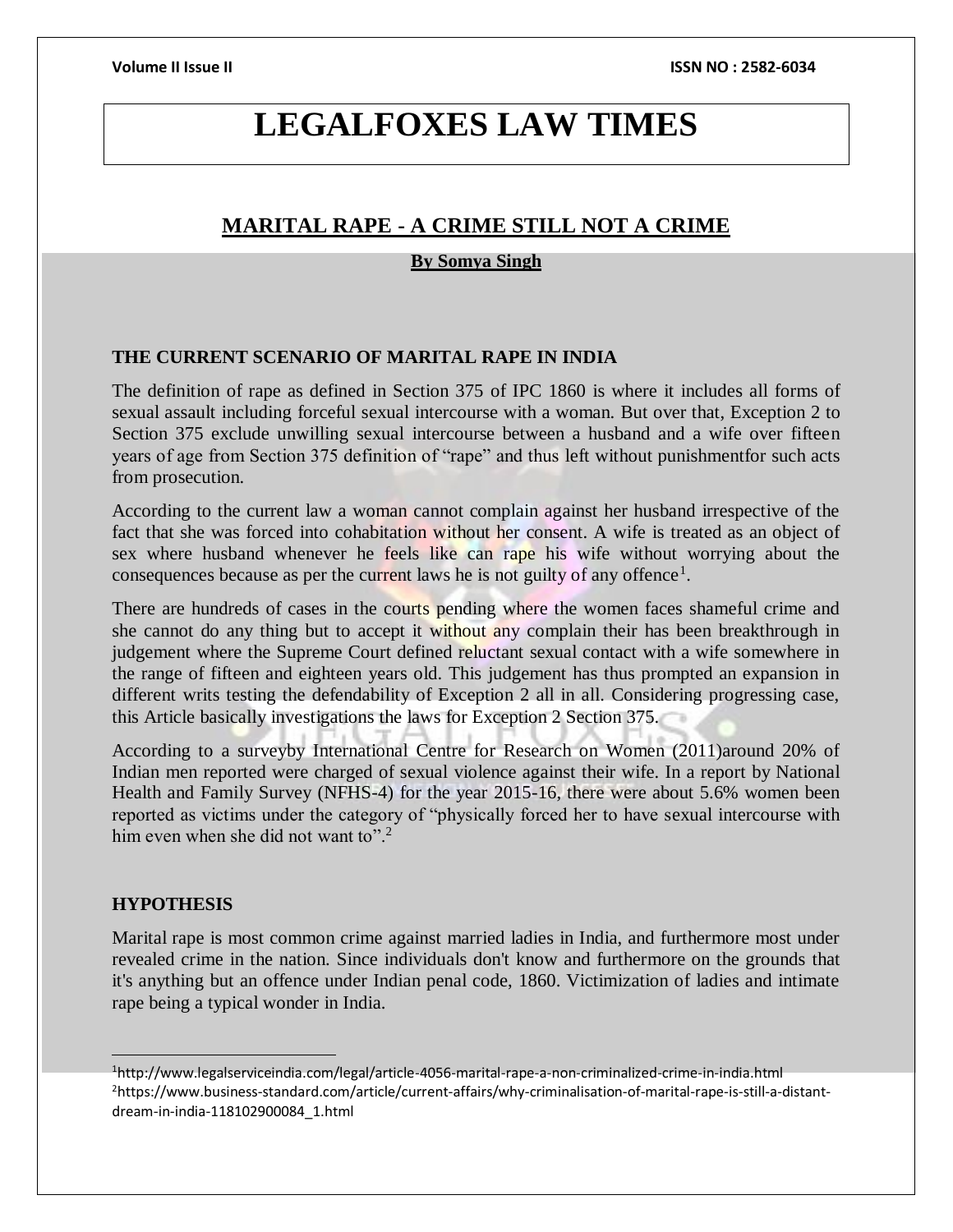Marital rape is an exception under section 375 of Indian correctional code, 1860

"the lone arrangement of discipline in conjugal rape is in two conditions:

(i) if the victim is legitimately isolated from her husband, or

(ii) if the victim is under 15 years old it is in this way, since Indians actually put stock in man centric standards which made outlook that aggressive behaviour at home should be settled inside the house."

Protection of Women from Domestic Violence Act, 2005 offers common solutions for crime against women including marital rape; it gives assurance against abusive behaviour at home and sexual depravities.

Rape is a crime against essential common freedoms and an infringement of the casualties generally appreciated of key rights, in particular, the privilege to life enhanced in Article-21 of the Indian constitution. Yet at the same time the current criminal law invalidates this said judgement by not condemning marital rape. Also, in the long run disregarding the major right under Article-21 for example Right to existence with nobility.

## **LAWS AND MARITAL RAPE IN INDIA**

The Protection of Women from Domestic Violence Act, 2005 .

This act has provided that any woman suffering canfile a case against their husbands and get legal actions againsttheir spouses for marital rape. This offence is absurd it is a trauma to a women, similarly as her faith and certitude is harmed thus making the relationship dread. Her basic freedoms are given up at the radiant spot of marriage. In any case the laws to ensure about the interests of the difficulties of marital rape are absent and lacking, and the strategies taken are inadmissible.

The fundamental start of these "laws" is that agreeing to marriagedetermines the agreement into sexual activity even if it does not have consent from the wife. Violation makes an impact of fear and hesitant making the wife submit to sex. It isn't equal to consenting to sex. The refinement among consent and non-consent in opposite is indispensable to criminal law.

# **CONSTITUTIONALITY OF MARITAL RAPE IN INDIA**

## Violation of Article 14<sup>3</sup>

 $\overline{a}$ 

Article 14 of the Indian Constitution ensures that "the State shall not deny to any person equality before the law or the equal protection of the laws within the territory of India." Though the Constitution of India guarantees equality to every individual irrespective of their race, caste, gender, etc. ,on contrary to whichthe Indian Penal law discriminates against the female victims by allowing their husbands to rape their wives without any fear to punishment.

<sup>3</sup>http://www.legalservicesindia.com/article/2369/Marital-Rape.html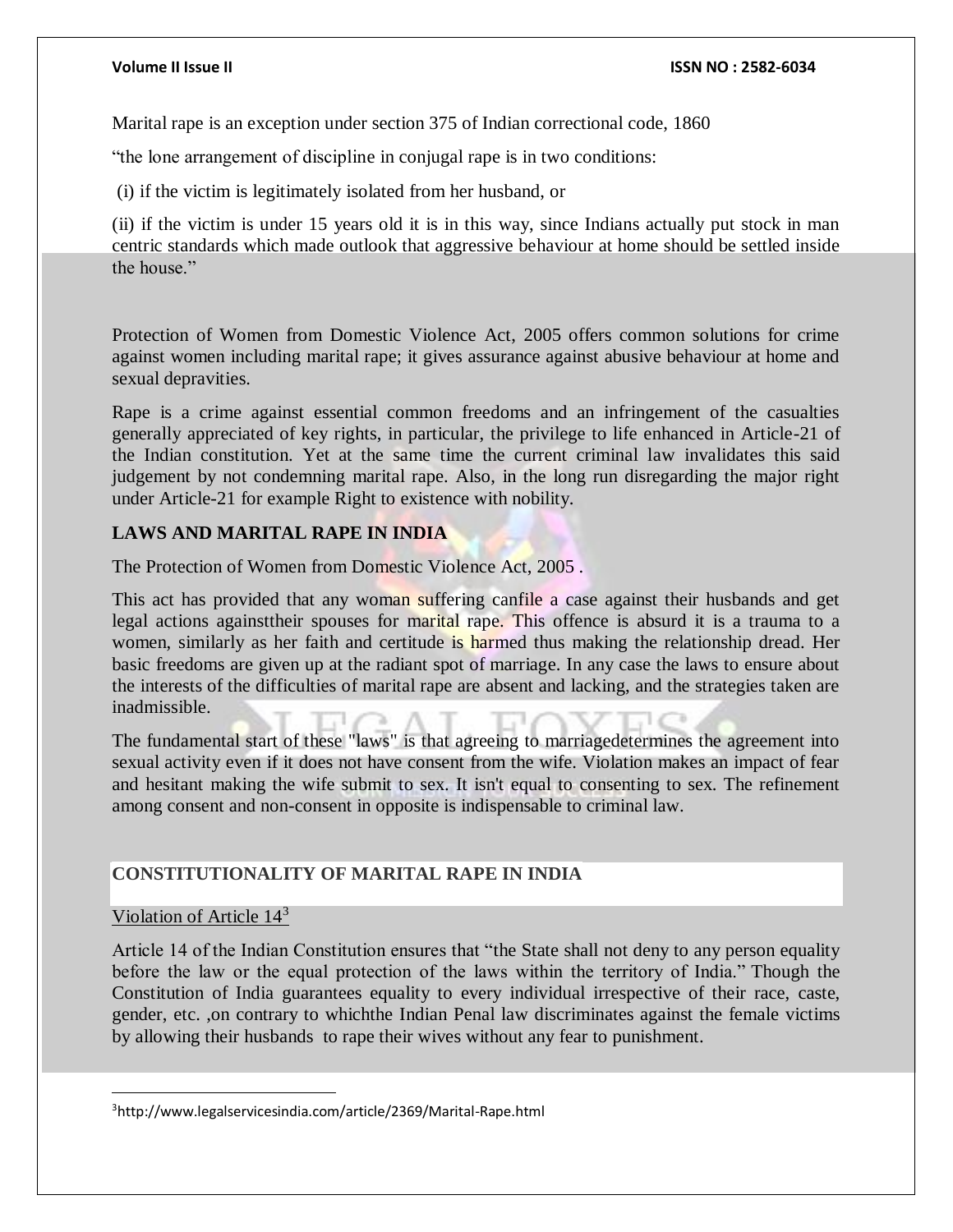Crime against woman was never a situation that came across the lawmakers mind while framing the India penal code in 1860. Instead, she was considered to be the property owned by her husband. Due to which, she never had many of the rights . But as time changedwomen are guaranteed as an separate individual from that of their husbands and they are provided right to file complaints just like the male member of the family including the right to file a complaint against another with her own identity. Exception 2, which essentially exempts violence, abuse by husbands against their wives from being considered acts of "rape," is largely influenced by and derived from this already existing doctrine of mixing the woman's identity with that of her husband.

## Violation of Article 21 <sup>4</sup>

 $\overline{a}$ 

Article 21 of the Indian Constitution is clearly violated by not considering marital rape a punishable offence. Article 21 states that "no person shall be denied of his life and personal liberty except according to the procedure established by law." in many judgements by the supreme court it has been clearly stated the right to life is no more than liberal living but rather a mere instance . Instead, it has held that the rights explained in Article 21 includethe rights to medical care, food, dignity, shelter,education, privacy, livelihood and safe environment.

In the case **Kartar Singh v State of Punjab** the supreme court held that the procedure explained by article 21 should be "right, just and fair" and not settling, compromising or suppressed upon individuals. For the above said and the procedure be right, just ,fair ,it should comply to the principles establishedby natural establishedby natural justice. It is unconstitutional and illegitimate not to criminalise marital rape purely on the basis of the outdated standard.

In **Bodhisattwa Gautam v Subhra Chakraborty**, supreme court held that rape is a crime against the basic human rights and the violation of victim's right to life and dignity, thus violating article 21. Thus there is no real justification in making distinction between the act committed by one's spouse and a stranger.

The Apex court in State of **Maharashtra v. Madhkar Narayan** opined that every women has the right to sexual privacy and no one can violate this right. Even women of easy virtue or a prostitute have right to say no to have sexual intercourse. This right has to be extended in a progressive way to married women and it is the obligation of state to enforce and protect it. Thus this judgement subsumed right to sexual privacy in article 21 which should not be denied to women on the basis of marriage.

Thus it is clear that this exception is the violation of the fundamental rights merely on the basis of the gender as stated in Constitution of India . Therefore it is now high time that Indian statute shall understand the harsh idea of this arrangement of law and take it down in the books.

# **ANALYSIS OF MARITAL RAPE IN OTHER COUNTRIES**

Marital rape is condemned in numerous nations. Since forever until the 1970s it was a liberty provided to the husband to have sexual intercourse irrespective of the consent of the wife,

<sup>4</sup>https://harvardhrj.com/2019/01/marital-rape-a-non-criminalized-crime-in-india/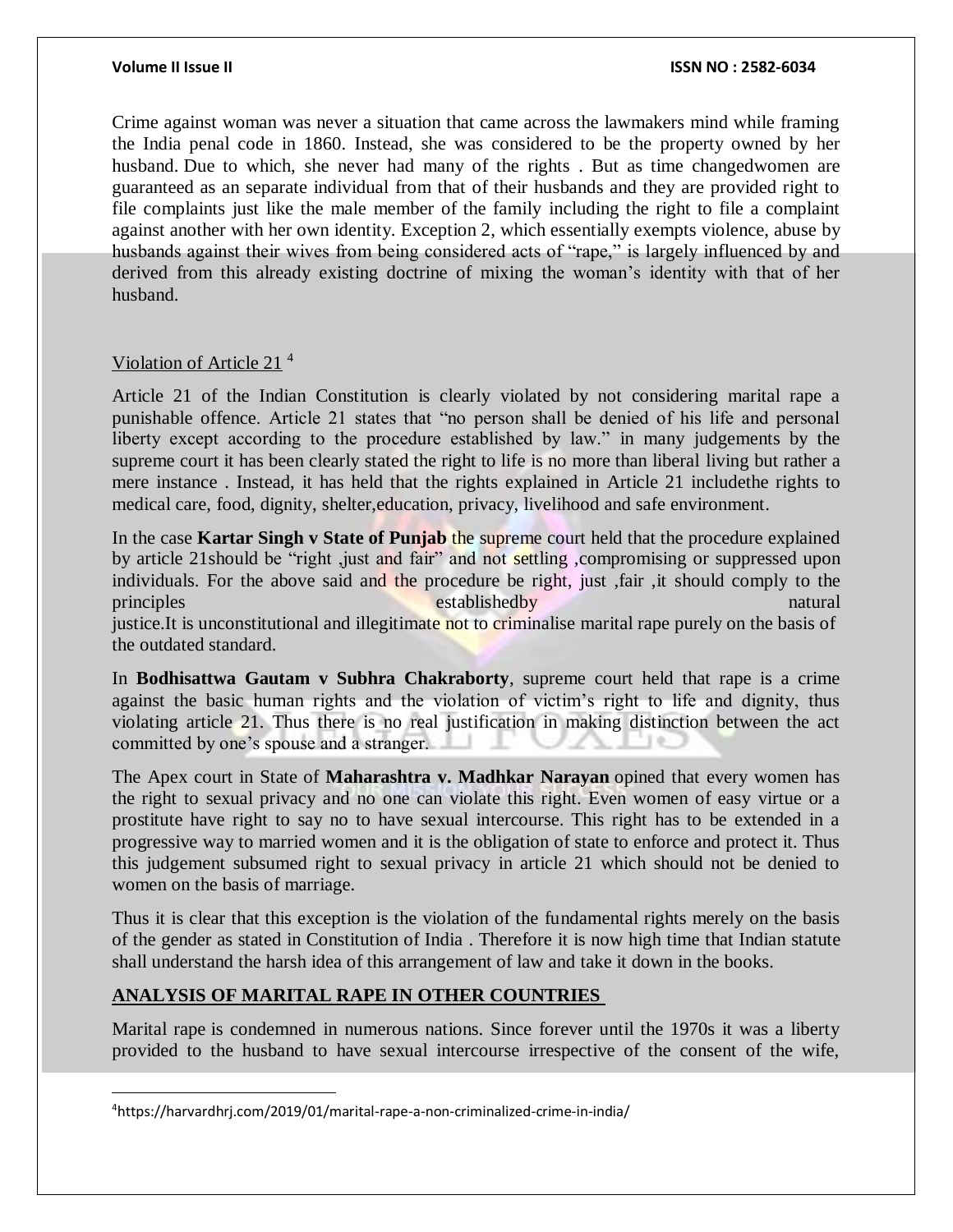marriage was certainly a pass for him to rape his own wife. Gradually in the 1970s, a lot of women activist came together to criticize against marital rapeand to force the government for starting the anti-rape development, thus protesting against the laws that they be given authorities over their own body and their consent shall matter, including inside marriage.

Due to the pressure of these campaigns, the emancipation of women in the seventies, Australia became the primary precedent in 1976 to enact changes that would make

marital rape a criminal offence. Since the 1980s, numerous precedent-based law nations have administratively cancelled the marital rape insusceptibility. These incorporate South Africa, Ireland, Canada, the United States, New Zealand, Malaysia, Ghana, and Israel.

During the period of 1970s to 1993, all of the 50 states laid down marital rape a criminal offence. The Court of Appeals, New York removed the marital rape exception from their codes in 1984. A few countries including France, Germany, the Netherlands, Belgium and Luxembourg in 1986 demanded in for criminalisation of rape.

As per the UN Women's 2011 record, there were 179 countries available for the data, of which 52 countries had amended their laws to clearly make marital rape a criminal offence. The rest of the countriescovers the ones that do not consider marital rape in their rape laws,along with those where no such separate exception isspecified and where the husband can be booked under the previously existing rape laws.<sup>5</sup>

# **LEGAL PROVISIONS AND CASE LAWS REGARDING MARITAL RAPE**

Section 375 of IPC

In the milestone case of The Chairman, Railway Board v. Chandrima Das, the Hon'ble Court held that rape is certifiably not a simple matter of infringement of a customary right of an individual however the infringement of Fundamental Rights which is included. Rape is a crime against the whole society and not just against the woman who faced this offence. It is violation of the fundamental rights and is against right to live as per the directives of human life which are specifiedin Article 21.

In the case of **[Independent Thought v. Union of Indi](https://indiankanoon.org/doc/87705010/)**a as "Sexual intercourse or sexual acts by a man with his own wife, the wife not being 18 years, is not rape". There was a slight change in section before. It is biased in favour of the husband and violates the fundamental rights as stated in the Constitution of India. Instead itis an alertto us that the laws of the Indian Penal Code that does not make marital sexual violence a criminal offence are old and they need to moulded as per the current situations of the community thus considering fundamental rights to be equal for each person irrespective of their gender.<sup>6</sup>

# **CONCLUSION**

l

<sup>5</sup>https://www.theleaflet.in/only-36-countries-have-not-criminalised-marital-rape-india-is-one-of-them/ 6https://blog.ipleaders.in/marital-rape-ipleaders/